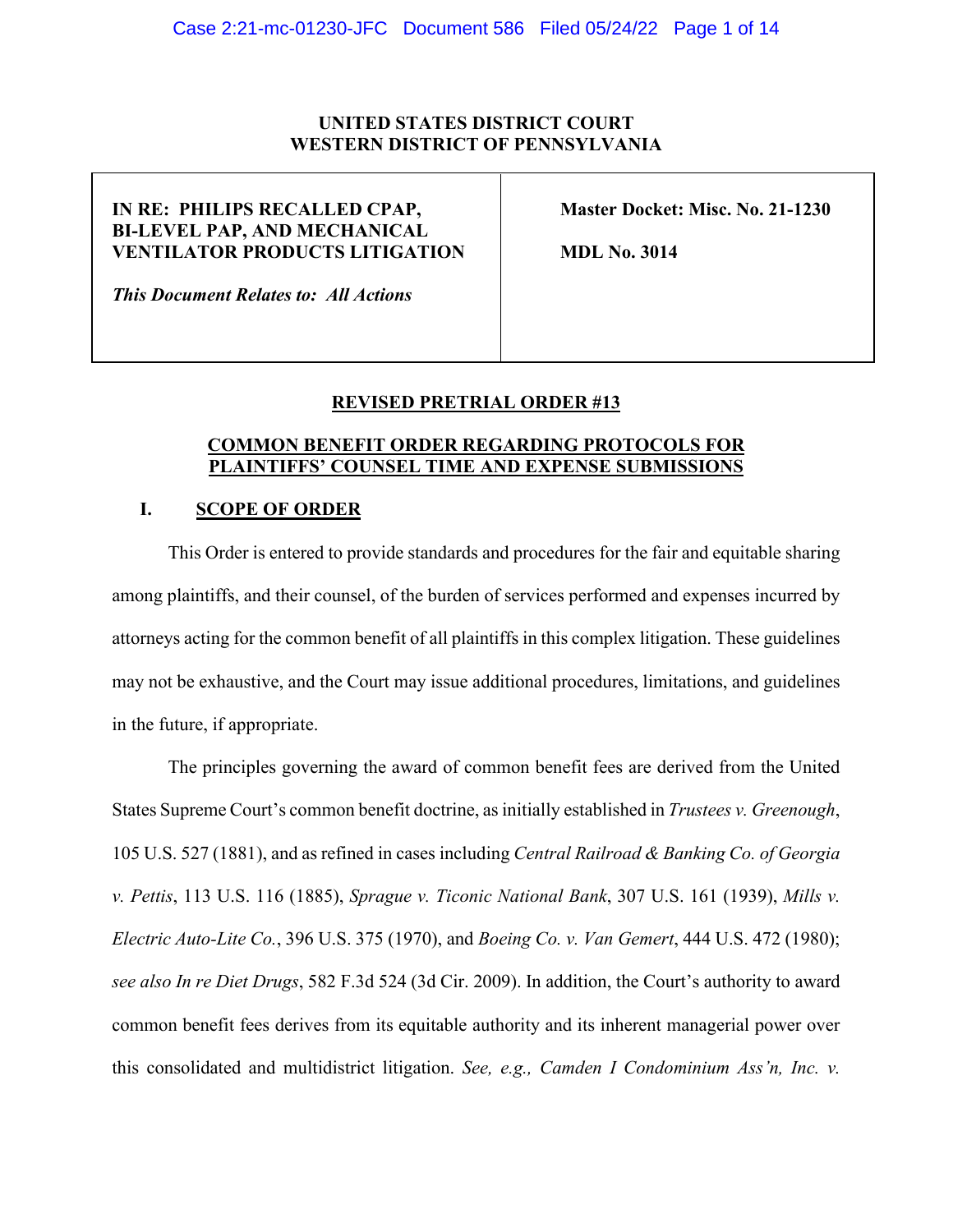#### Case 2:21-mc-01230-JFC Document 586 Filed 05/24/22 Page 2 of 14

*Dunkle*, 946 F.2d 768, 771 (11th Cir. 1991); *Diet Drugs*, 582 F.3d at 546-47; *In re Air Crash Disaster at Fla. Everglades*, 549 F.2d 1006, 1008 (5th Cir. 1977); *In re Vioxx*, 802 F. Supp. 2d 740, 770 (E.D. La. 2011); *Manual for Complex Litigation*, §14.121.

This Order applies to all cases now pending in MDL 3014, as well as to any cases later filed in, transferred to, or removed to this Court and included as part of MDL 3014, and to all Participating Counsel as further described herein. It is anticipated that at an appropriate time an application will be made for common benefit fees and expense reimbursement. At that time, the Court will seek input from Co-Lead Counsel as to the value of common benefit contributions of each Participating Counsel in the litigation and may consider the appointment of a fee committee to make recommendations to the Court on the allocation of any common benefit fees awarded.

awa**rding c<u>GrENCRb&heSTRADARDS</u>** The following protocols are to be utilized by any Participating Counsel seeking common benefit fees and/or expense reimbursement. At the appropriate time, the Court will establish a mechanism for creating funds for reimbursing counsel for common benefit costs and

**A.** All submitted time and expenses (other than for Plaintiffs' Co-Liaison Counsel's work related to their liaison duties as set forth in Pretrial Order #8, paragraph C(2)) must be incurred only for work authorized in advance, and in writing, by Co-Lead Counsel. Any time and expenses not authorized in advance, and in writing, by Co-Lead Counsel may not be eligible for consideration of a common benefit fee award or reimbursement pursuant to this Order.

**B.** These Time and Expense Protocols are intended for all activities performed and expenses incurred by Participating Counsel that relate to matters common to all of the claimants in MDL 3014, including pre-trial matters, discovery, trial preparation, potential settlement process,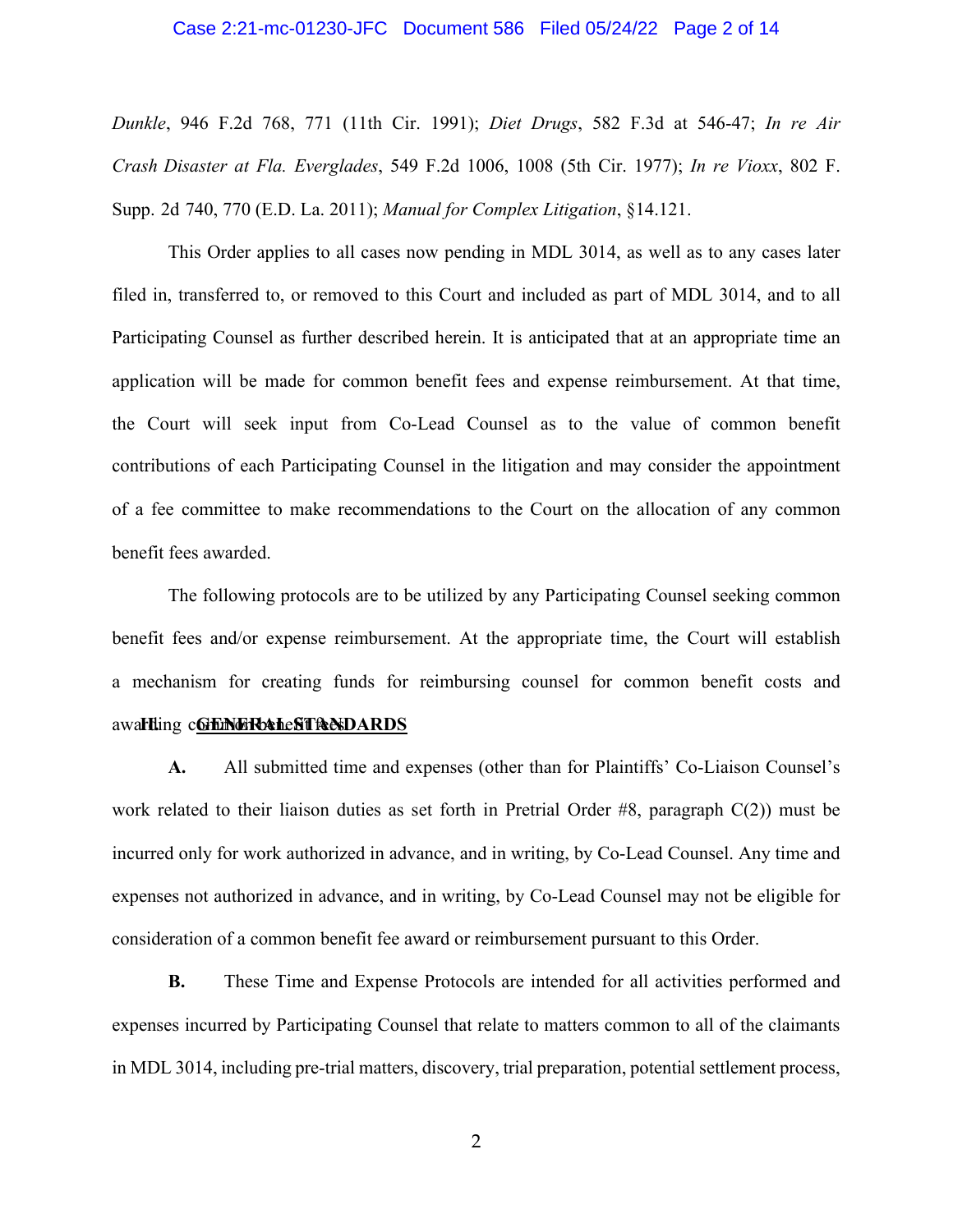### Case 2:21-mc-01230-JFC Document 586 Filed 05/24/22 Page 3 of 14

obtaining and interfacing with class representatives and representing them in connection with the putative class actions, vetting and interfacing with potential bellwether plaintiffs, and all other work that advances this litigation to conclusion. The Court notes at the outset that evaluating contributions to the common benefit is a qualitative analysis because not all types of work are created equal. *Vioxx*, 802 F. Supp. 2d at 772. Any Plaintiffs' Counsel that may, at a later date, seek reimbursement or compensation for common benefit time and expenses shall comply with these guidelines, and their submissions shall be in accordance with this Order.

**C.** This Order applies to all Participating Counsel. Participating Counsel includes the following: (1) all attorneys who voluntarily sign the Participation Agreement attached hereto as Exhibit A; (2) all attorneys with a fee interest in any cases pending, later filed in, transferred to, or removed to this Court as part of MDL 3014, regardless of whether or not the attorney signs the Participation Agreement, and regardless of whether or not the attorney also has cases outside the MDL (filed or unfiled); and (3) any attorneys who are subject to the jurisdiction of the Court and who are not otherwise Participating Counsel but who obtain access to and use the common benefit work product of MDL 3014, thereby becoming Participating Counsel. Executed Participation Agreements and updated lists of clients must be provided to and maintained by the Time and Expense Sub-Committee as set forth in the Participation Agreement. Subject to the Stipulated Protective Order entered in MDL 3014 (Doc. 104), and any amendments thereto, as well as any protective orders entered in applicable state court actions, Participating Counsel are entitled to receive the MDL common benefit work product as well as any state court work product of those attorneys who are Participating Counsel as defined above. Participating Counsel are prohibited from sharing any such work product (i) with counsel who are not Participating Counsel or (ii) if such sharing is in violation of any applicable protective order. Participating Counsel will also be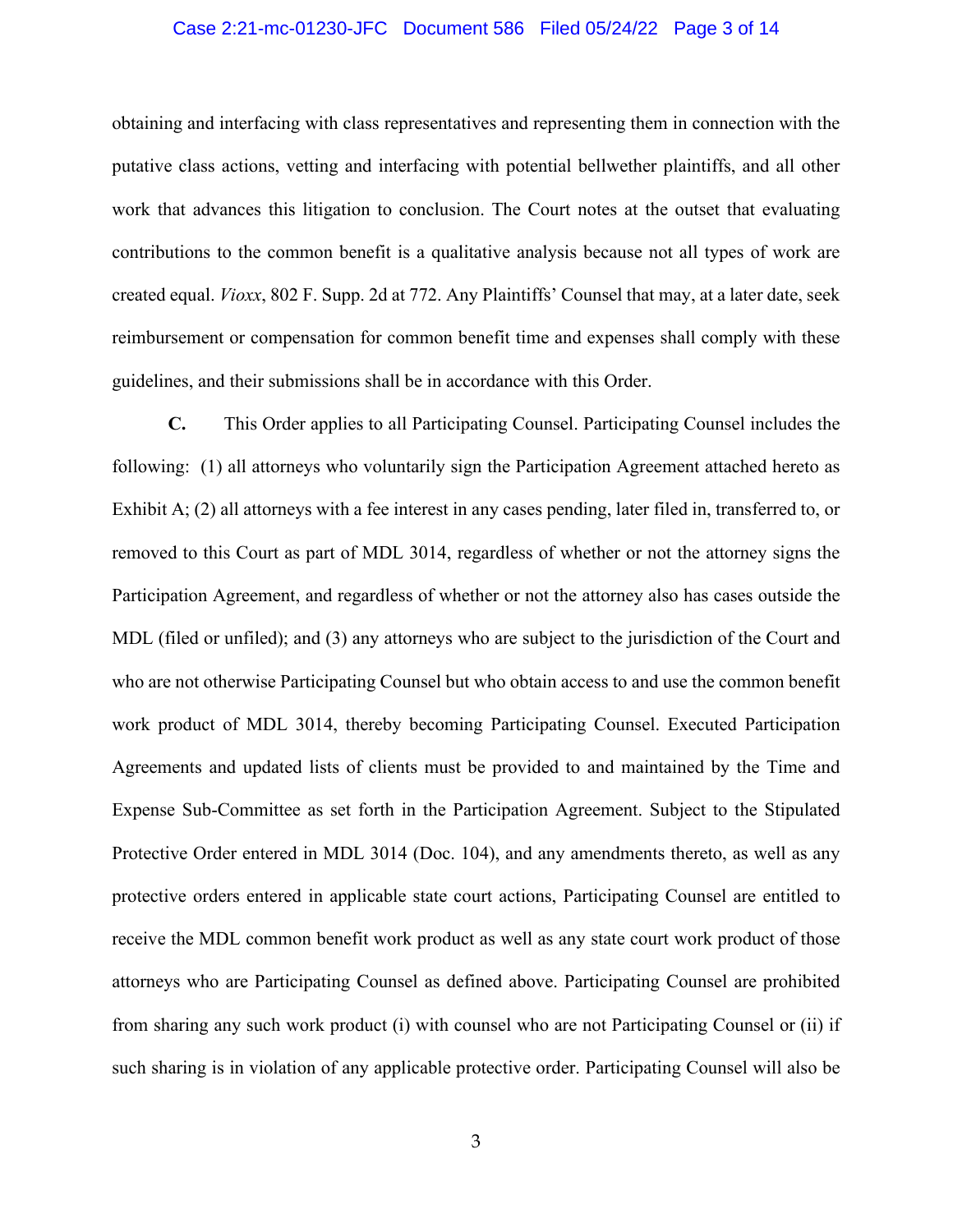### Case 2:21-mc-01230-JFC Document 586 Filed 05/24/22 Page 4 of 14

entitled to seek compensation for common benefit work and expenses as set forth herein. In return, Participating Counsel agree that, if at some future point the Court enters an Order establishing a common benefit assessment, that assessment must be paid on all filed and unfiled cases or claims in state or federal court in which they share a fee interest. All Participating Counsel are bound by the terms, conditions, and obligations of this Order, as well as any other potential future Common Benefit Orders of this Court in MDL 3014.

**D.** The Time and Expense Sub-Committee has selected, and Co-Lead Counsel have approved the retention of Randall L. Sansom, CPA to provide accounting services regarding common benefit time and expense submissions. The CPA will assist the Time and Expense Sub-Committee in compiling and reviewing submissions, making submissions accessible to the Time and Expense Sub-Committee and Co-Lead Counsel, and creating reports. Such reports will include information related to both time and expenses and will summarize, with back-up detail, the submissions of all firms, for such work. Also included in the reports will be recommendations from the Time and Expense Sub-Committee regarding compliance with this Order and the reasonableness of submissions; and identifying any submissions that are not in compliance with this Order or which otherwise appear not to be reasonable. Co-Lead Counsel shall determine on a monthly basis if time and expenses identified as potentially not compensable or reasonable should be disallowed, and notify (through the Time and Expense Sub-Committee, the CPA, or directly) the firm/person who submitted the time/expense of their determination. Co-Lead Counsel may allow the firm/person an opportunity to correct the problem if appropriate. This will ensure that any issues regarding the compensability of time/expenses and compliance with this Order can be dealt with in a timely manner as opposed to at the conclusion of the litigation, and thusly avoid disputes of magnitude regarding attorney fees and expenses. On a quarterly basis, the Time and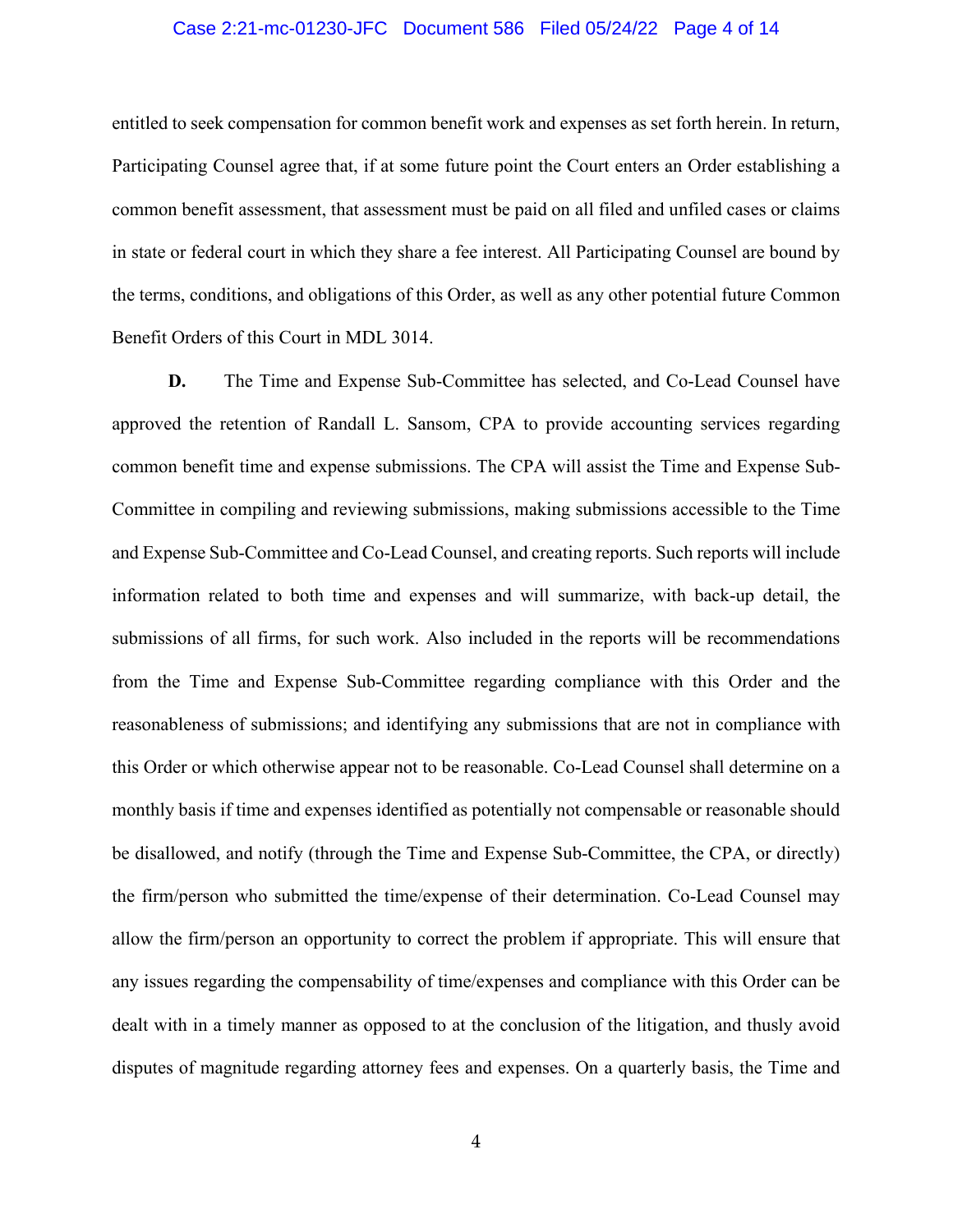### Case 2:21-mc-01230-JFC Document 586 Filed 05/24/22 Page 5 of 14

Expense Sub-Committee shall provide the Court, for *in camera* review, summary reports detailing the expenditures of Shared Costs and the total time and expenses approved by Co-Lead Counsel for each firm for the previous quarter, and other information as the Court may direct.

**E.** Common benefit time and expense submissions must be submitted timely as set forth herein, and on a monthly basis, to the CPA directly into a centralized system called Litigation Locker, for an initial review by the Time and Expense Sub-Committee in conjunction with the CPA. No other form of submission for time and expenses will be accepted. It is essential that each firm, on a monthly basis, timely submit its records for the preceding month. All submissions must be certified attesting to the accuracy and correctness of the submission.

**F.** The Time and Expense Sub-Committee is authorized to establish one or more bank accounts for the collection and deposit of assessments to create a Shared Cost Fund for the payment of Shared Costs as defined herein, as well as for any other such functions as may be necessary and appropriate (the "Account(s)"). The Account(s) shall be made available for review by  $Co$ -Lead Counsel, the CPA, and any other person/entity as approved by Co-Lead Counsel, subject to Court approval; otherwise, the Account(s) are confidential. The Time and Expense Sub-Committee shall provide any and all bank statements for such Account(s) to Co-Lead Counsel and the CPA for their review.

**G.** The CPA will ensure proper compliance by the parties with this Order and work with the Time and Expense Sub-Committee to manage the Shared Cost Fund and administer the payment and reimbursement of Shared Costs approved by Co-Lead Counsel from the Shared Cost Fund.

**H.** Each lawyer or staff member working on common benefit activities must submit a separate report of his/her time and expense records every month. Report periods close on the last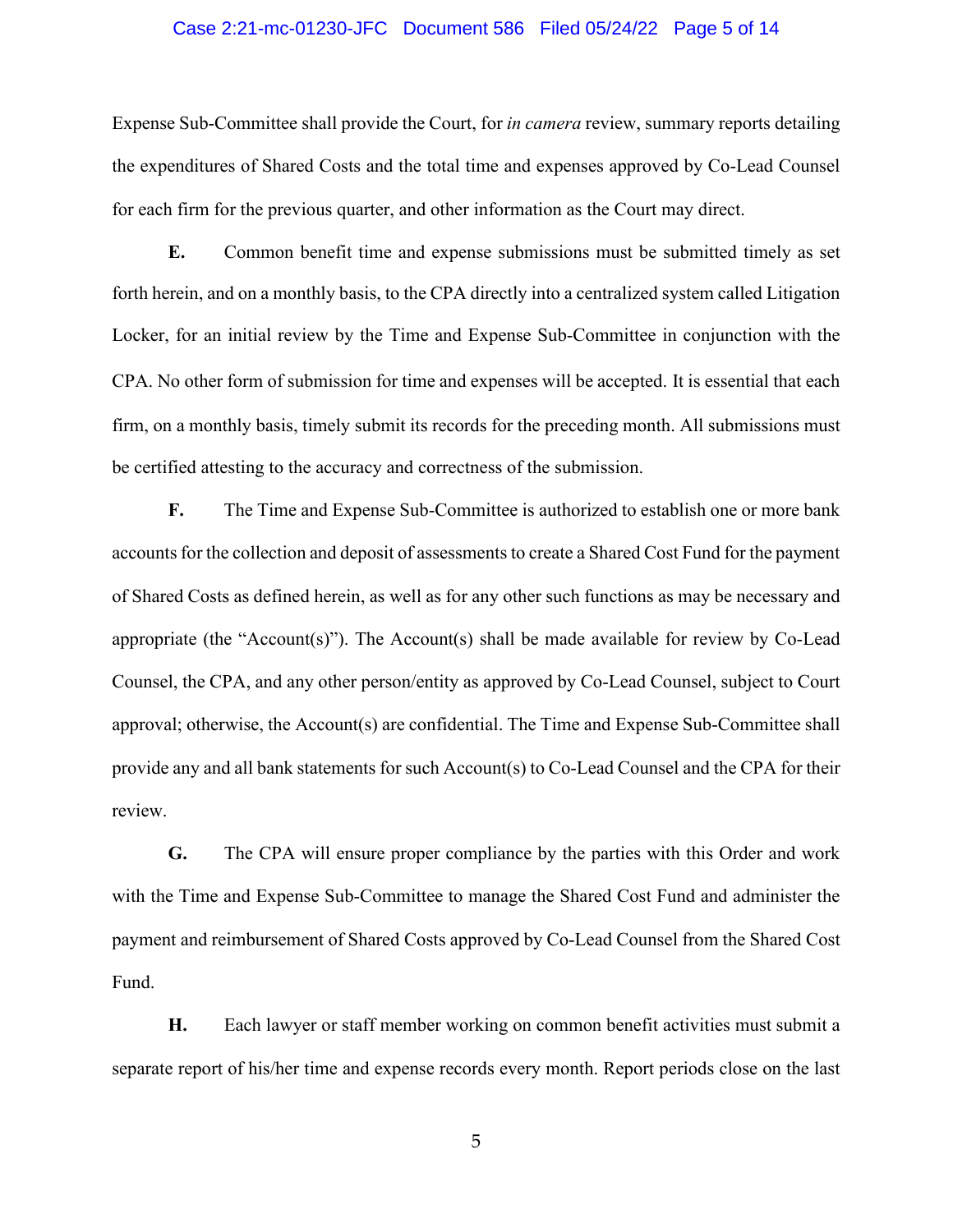### Case 2:21-mc-01230-JFC Document 586 Filed 05/24/22 Page 6 of 14

day of each month, and records for time worked or expenses incurred during that period must be submitted by the 20th day of the following month regardless of whether the 20th day falls on a holiday or weekend. Forms and instructions regarding submission of time and expenses pursuant to this Order shall be distributed by Co-Lead Counsel prior to the due date of the first submission. The first submission is due on April 20, 2022, and shall include all time and expenses from the date the Court appointed Plaintiffs' Leadership counsel in Pretrial Order #8 on February 15, 2022 through March 31, 2022. Thereafter, time and expense records shall be submitted on the 20th day of each month and shall cover the time period through the end of the preceding month. For example, all time and expense entries for common benefit activities performed in May would be due June 20th. Failure to provide time and expense records as set forth herein will result in a waiver of the same unless, due to extenuating circumstances, a specific extension is granted in writing by the Time and Expense Sub-Committee prior to the due date.

**I.** The Court reserves judgment on whether time and expenses (other than for interim lead counsel appointed by the Court in Pretrial Orders #2 and #6) incurred before Plaintiffs' Leadership was appointed by the Court on February [1](#page-5-0)5, 2022 shall be allowed.<sup>1</sup> However, all such time and expenses prior to February 15, 2022, shall be provided to the CPA in the form and manner set forth in this Order in a separate submission to the CPA on or before April 20, 2022, for consideration by the Court at a later date.

#### **III. TIME REPORTING**

**A.** Only time spent on matters common to all of the claimants in MDL 3014 will be considered eligible for a common benefit fee award. No time spent on developing or processing

<span id="page-5-0"></span> $<sup>1</sup>$  As set forth in Pretrial Order #2, reimbursement for costs and/or fees for services of the interim</sup> lead counsel will be set at a time and in a manner established by the Court after due notice to all counsel and after a hearing.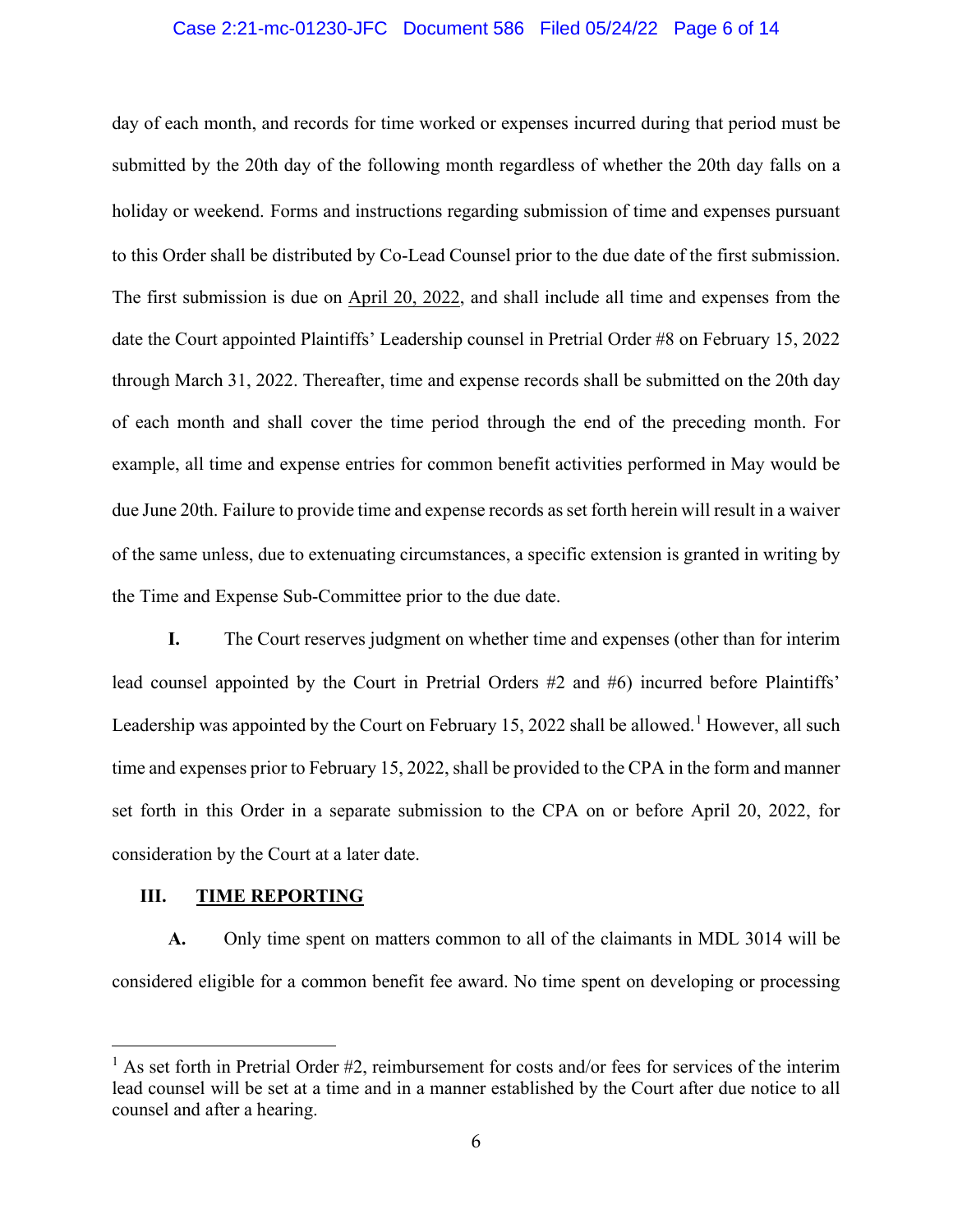### Case 2:21-mc-01230-JFC Document 586 Filed 05/24/22 Page 7 of 14

any case for an individual claimant will be considered or should be submitted, except in connection with time spent looking for, obtaining and representing an individual claimant representing a Class or Subclass to the extent this activity is approved by Co-Lead Counsel, or the case is determined by the Leadership or the Court to be a "common benefit case" (*e.g.*, "test case" or "Bellwether" case).

**B.** All time must be accurately and contemporaneously maintained. Time shall be kept according to these guidelines and specifically in accordance with the Litigation Task Definitions attached hereto as Exhibit B. All Plaintiffs' Counsel shall keep a daily record of their time spent in connection with this litigation, indicating with specificity the date, hours, name of Co-Lead Counsel who authorized the task, and particular activity. The failure to maintain such records, as well as insufficient description of the activity may result in disallowance of the submission.

**C.** All time for each firm shall be maintained in 1/10 of an hour increments (6 minutes) and individual entries should have a specific task code in accordance with the Litigation Task Definitions associated with the time. Failure to do so may result in time being disallowed.

**D.** All time records shall be submitted as set forth above, together with a summarization by each firm of the total time reported by the firm for the particular reporting period, as well as the total time reported by each timekeeper broken down by Litigation Task Definitions.

**E.** The summary report form shall be certified by a senior partner of the reporting firm each month attesting to the accuracy and correctness of the monthly submission.

### **IV. EXPENSE REPORTING**

**A.** Advanced costs will be deemed as either "Shared" or "Held".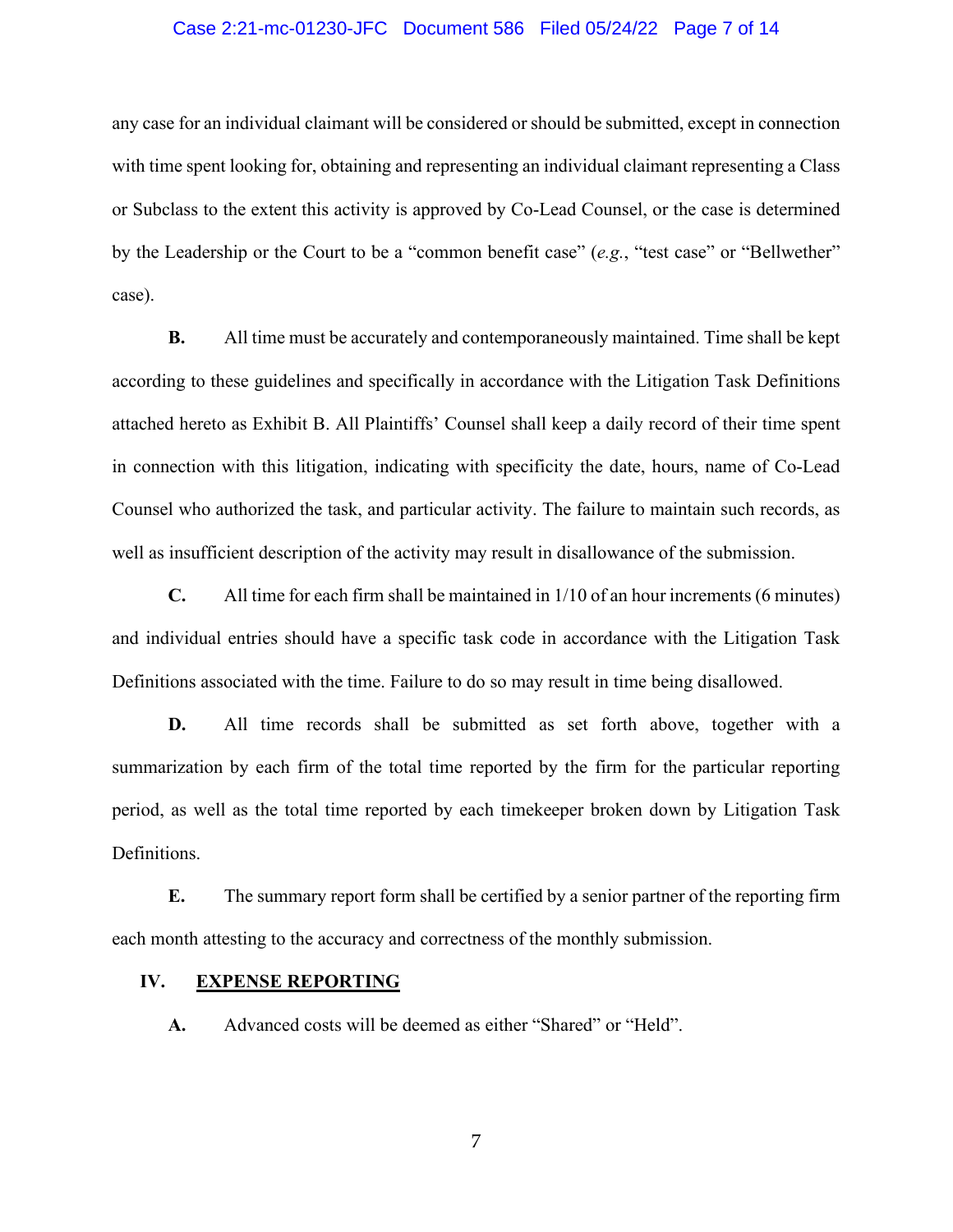### Case 2:21-mc-01230-JFC Document 586 Filed 05/24/22 Page 8 of 14

**1.** Shared Costs are costs that will be paid out of the Shared Cost Fund Account(s).

**2.** Held Costs are those common benefit expenses that will be carried by each attorney in MDL 3014 and reimbursed if and when approved by the Court.

**B.** Each member of the Plaintiffs' Leadership appointed by the Court and any others assigned common benefit tasks by Co-Lead Counsel will contribute to the Shared Cost Fund at times and in amounts sufficient to cover the administration of the MDL. The timing and amount of each assessment will be determined by Co-Lead Counsel.

### **V. SHARED COSTS**

**A.** Shared Costs are costs incurred for the common benefit of the claimants as a whole. No individual claimant-related costs will be considered as Shared Costs and must not be submitted, except in connection with individual claimant-related costs incurred as a result of looking for, obtaining and representing an individual claimant representing a Class or Subclass as authorized by Co-Lead Counsel, or the case is determined by the Leadership or the Court to be a "common benefit case" (*e.g.*, "test case" or "Bellwether" case), which, in such circumstances, shall be noted in the expense submission. All costs of a substantial nature that meet these requirements and fall under the following categories shall be considered Shared Costs and qualify to be submitted and paid directly from the Shared Cost Fund Account(s). All Shared Costs must be approved by Co-Lead Counsel prior to being incurred and prior to payment. Shared Costs include:

**1.** Court filing and service costs;

**2.** Depositions and court reporter costs;

**3.** Document Depository – creation, operation, staffing, equipment and administration;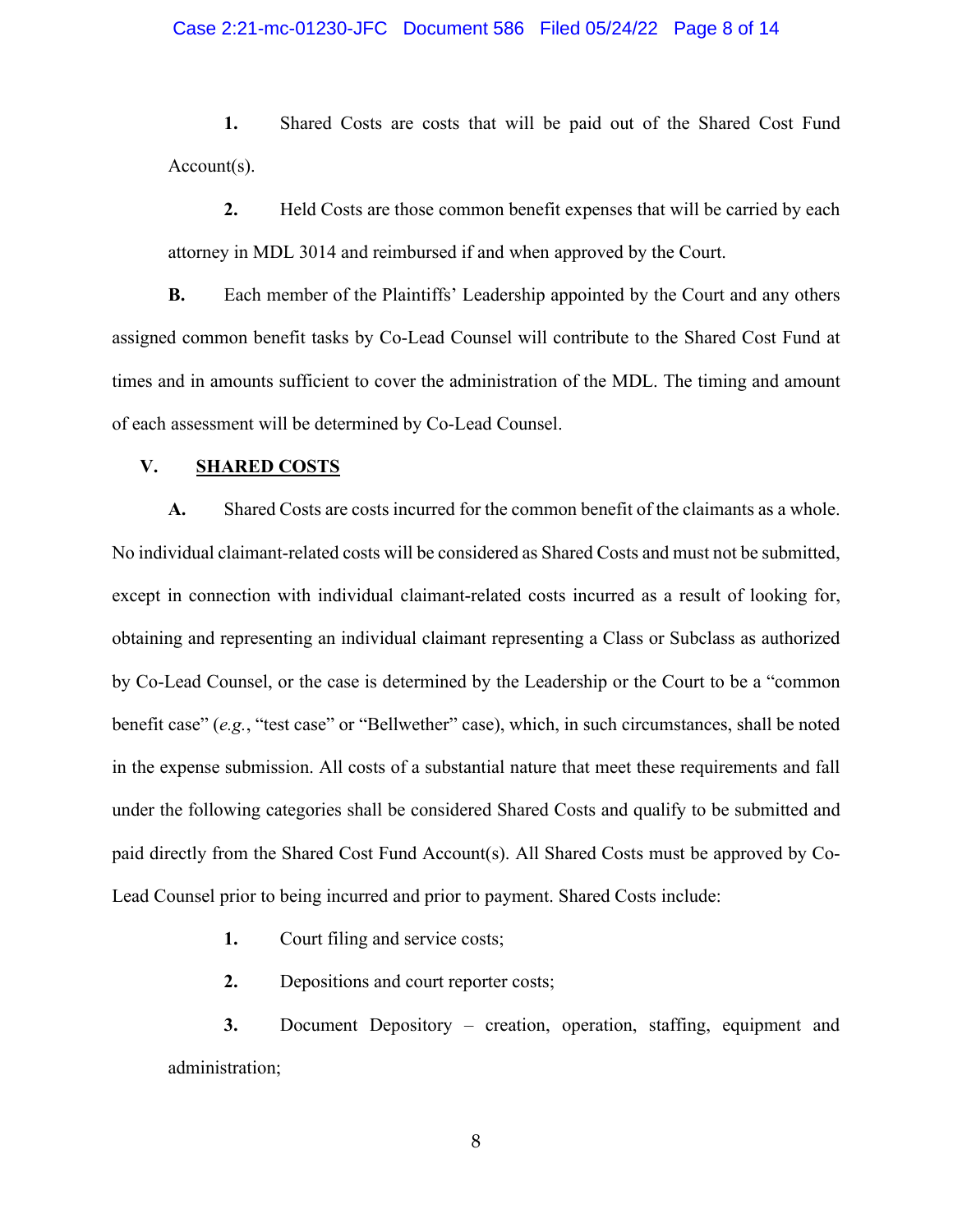### Case 2:21-mc-01230-JFC Document 586 Filed 05/24/22 Page 9 of 14

**4.** Costs to acquire, store, and test evidence, including Philips recalled CPAP, Bi-Level PAP, and mechanical ventilator devices and component parts;

**5.** Plaintiffs' Co-Liaison Counsel administrative matters (*e.g.*, expenses for equipment, technology, courier services, long distance, conference calls, telecopier, electronic service, postage, meeting expenses, travel for administrative matters, photocopy and printing, etc.);

**6.** Leadership administration matters such as meetings and conference calls;

**7.** Legal fees not associated with the prosecution of the case and accountant fees;

**8.** Expert witness and consultant fees and expenses;

**9.** Printing, copying, coding, shipping, scanning (both in and out of house or extraordinary firm cost);

**10.** Research by outside third-party vendors/consultants/attorneys;

**11.** Common witness expenses, including travel;

**12.** Translation and interpreter costs;

**13.** Bank or financial institution charges;

**14.** Investigative services;

**15.** Claims Administrator charges;

**16.** Special Master charges;

**17.** Settlement Mediator charges; and

**18.** CPA fees.

**B.** The Time and Expense Sub-Committee shall prepare and be responsible for distributing to Plaintiffs' Counsel the reimbursement procedures and the forms associated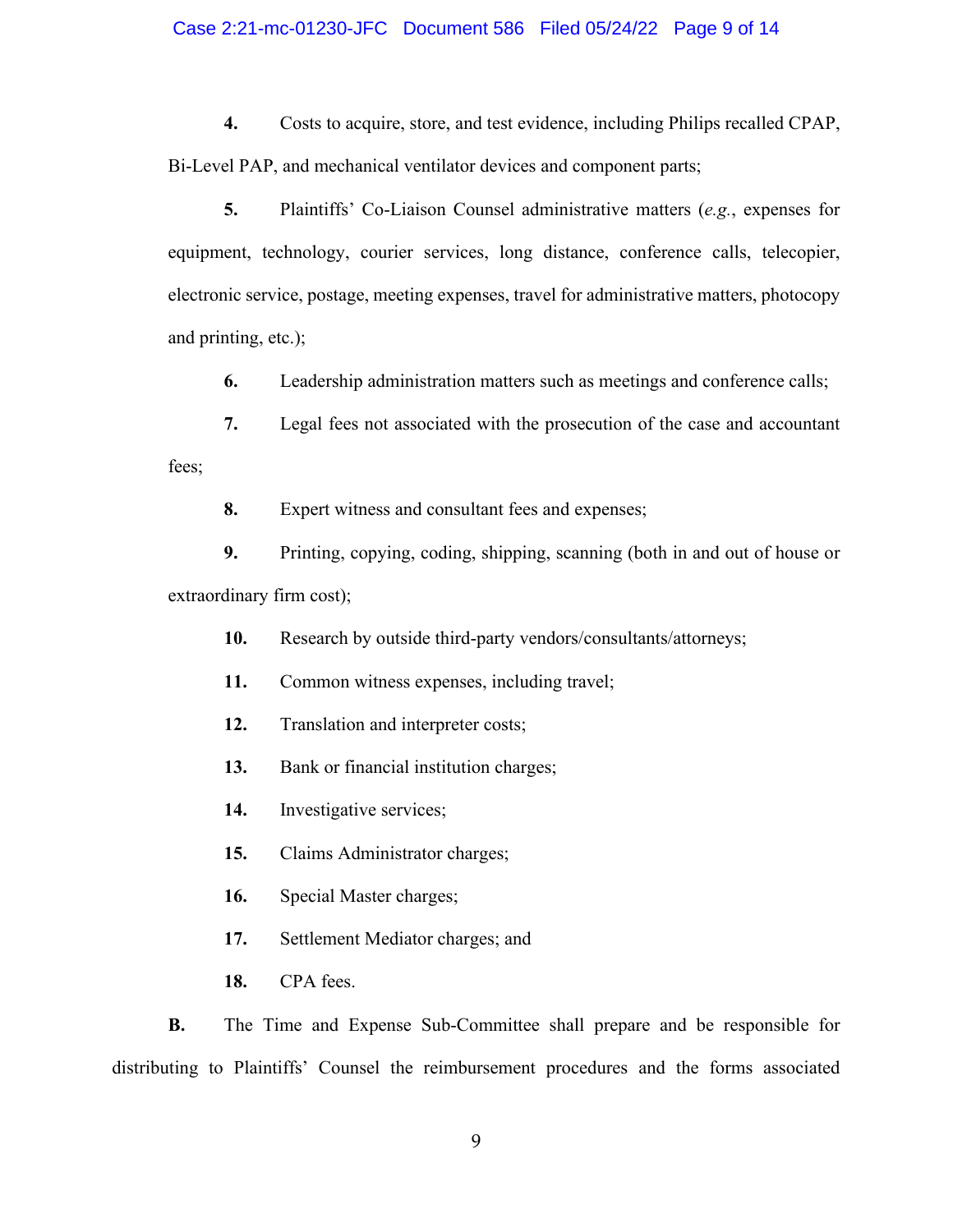### Case 2:21-mc-01230-JFC Document 586 Filed 05/24/22 Page 10 of 14

therewith. Request for payments should include sufficient information to allow the Time and Expense Sub-Committee to account properly for costs and to provide adequate detail to the Court. All requests shall be subject to review by the Time and Expense Sub-Committee, who shall submit same to Co-Lead Counsel with recommendations for final approval.

### **VI. HELD COSTS**

**A.** Held Costs are costs incurred for the common benefit of the claimants as a whole, but do not fall into the above Shared Costs categories. No specific claimant-related costs can be considered as Held Costs, except in connection with specific claimant-related costs incurred as a result of looking for, obtaining and representing an individual claimant representing a Class or Subclass, if authorized by Co-Lead Counsel, or the case is determined by the Leadership or the Court to be a "common benefit case" (*e.g.*, "test case" or "Bellwether" case). All costs of a substantial nature that meet these requirements and fall under the following categories shall be considered Held Costs and qualify to be submitted for consideration by the Time and Expense Sub-Committee and/or Co-Lead Counsel for future reimbursement by the Court.

- **1.** Telefax charges;
- **2.** Postage, shipping, courier, certified mail;
- **3.** Printing and photocopying (in-house);
- **4.** Computer research Lexis/Westlaw;
- **5.** Telephone long distance (actual charges only);
- **6.** Secretarial and clerical overtime; and

**7.** Travel – pursuant to Travel Limitations set forth below, including travel for attorney to attend depositions, court or legislative or administrative matters:

**a)** Airfare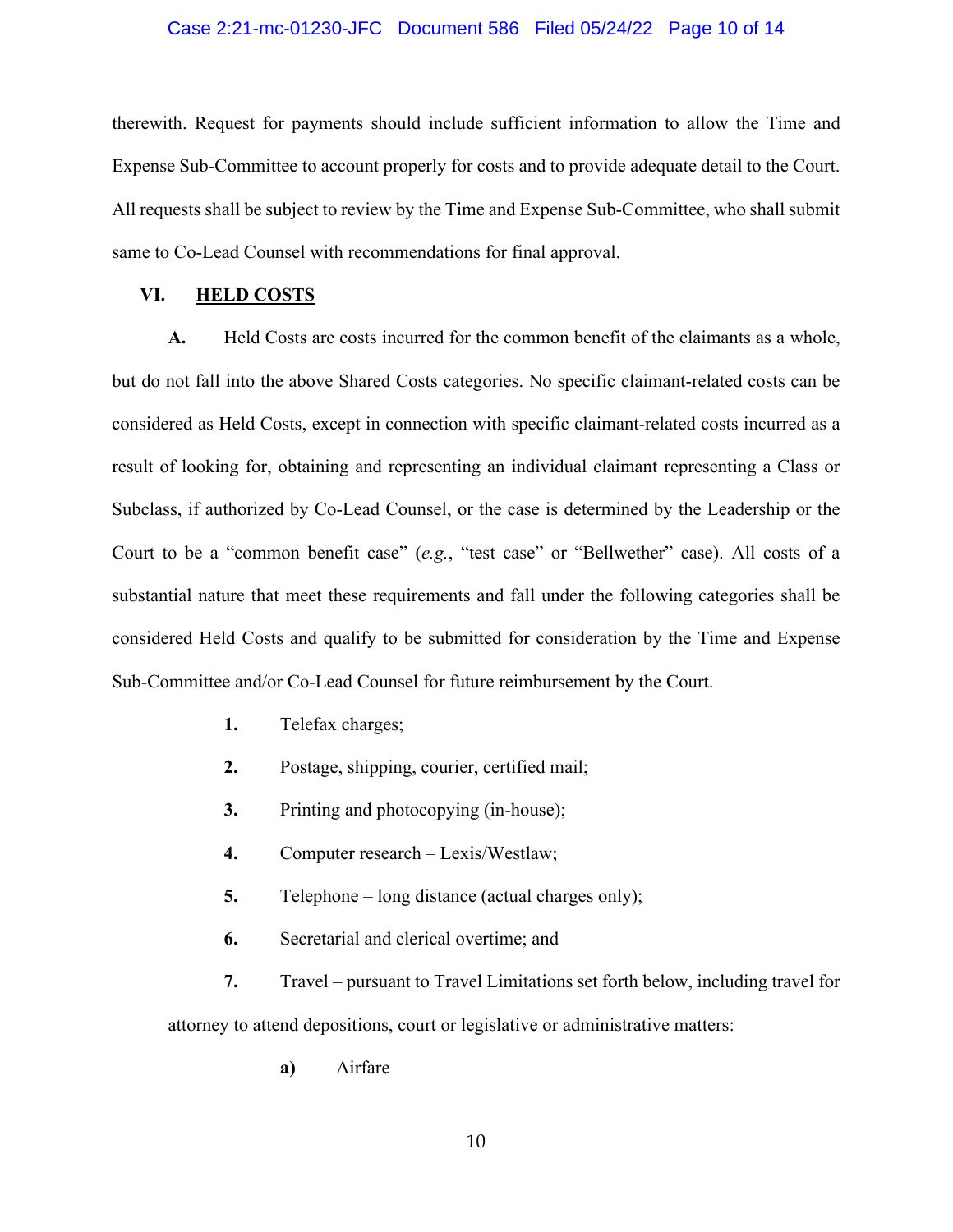- **b**) Reasonable ground transportation
- **c)** Hotel
- **d)** Reasonable meals and entertainment
- **e)** Reasonable other (parking)
- **f)** Car rental, cabs, etc.

General overhead costs of the firm, including expenditures for (a) services and software to manage the firm's dockets, attorney calendars, and travel, (b) secretarial or administrative services, (c) messenger services, (d) printing of emails, (e) bookkeeping, (f) the use of conference rooms, or (g) the general management of the firm do not qualify as Held Costs.

### **VII. TRAVEL LIMITATIONS**

**A.** Airfare. Only the lowest-price available coach airfare at time of booking (either at restricted coach rates or rates which allow the reservation to be rebooked without surcharge and other agency fees) for a reasonable itinerary will be reimbursed. Notwithstanding the foregoing, first-class airfare shall be allowed for cross-country flights that are in excess of four (4) hours nonstop flight time or international flights. Airfare expense submissions must be supported by invoice(s) or receipt(s) for airfare that shows class of airfare purchased, name of traveler, and destination. If first-class is flown and only coach fare is reimbursable, proof of applicable coach fare must be provided. Private flights will only be reimbursed at the applicable coach fare, as set forth herein.

**B.** Hotel. Hotel room charges will be reimbursed at actual cost up to the greater of (a) \$350 per night excluding taxes, or (b) the average available room rate of the Westin, Hyatt, Hilton and Marriott hotels (or comparable) in that city. Hotel expense submissions must be supported by a hotel issued receipt. If a receipt is not available, a credit card statement or cancelled check may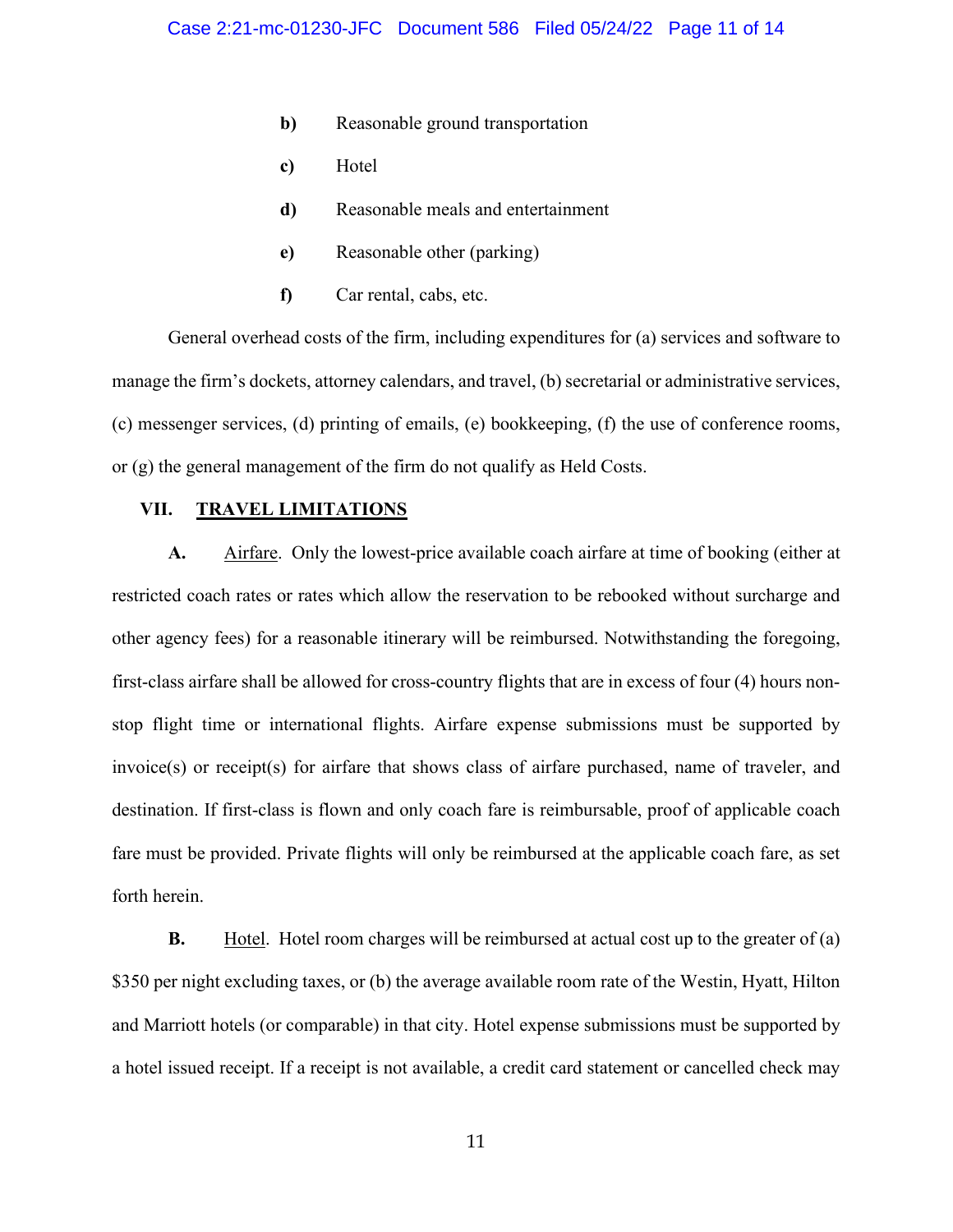### Case 2:21-mc-01230-JFC Document 586 Filed 05/24/22 Page 12 of 14

be submitted provided it is accompanied by an Affidavit that states that the expense was incurred for travel related to common benefit and within the limitations of this Order.

**C.** Meals. Meal expenses must be reasonable. Meal expense submissions must be supported by receipts or credit card statements that reflect the date and identify those performing common benefit services who are partaking in the meal.

**D.** Cash Expense. Miscellaneous cash expenses for which receipts generally are not available (tips, luggage handling, pay telephone, etc.) will be reimbursed up to \$50 per trip (or \$25 per day if the trip is longer than 2 days), as long as the expenses are properly itemized.

**E.** Rental Automobiles. Luxury automobile rentals will not be fully reimbursed. If luxury automobiles are selected when non-luxury vehicles are available, then the difference between the luxury and non-luxury vehicle rates must be shown on the travel reimbursement form, and only the non-luxury rate may be claimed. Rental automobile expense submissions must be supported by receipts. Such rentals shall be limited for purposes of traveling to or from meetings, hotel, court appearances and airport. The use of hired limousines is considered a luxury automobile and will only be reimbursed the amount of reasonable taxi fare (if for inter-city transfer) or nonluxury auto rental rates for extended distances.

**F.** Private Car Transfers. May be used, however only the amount of the standard taxi fare, for that destination, will be compensable.

**G.** Mileage.Mileage claims must be documented by stating origination point, destination, total actual miles for each trip, and the rate per mile paid by the member's firm. The maximum allowable rate will be the maximum rate allowed by the IRS (currently 0.585 cents per mile).

**H.** Parking. Shall be limited to actual documented costs.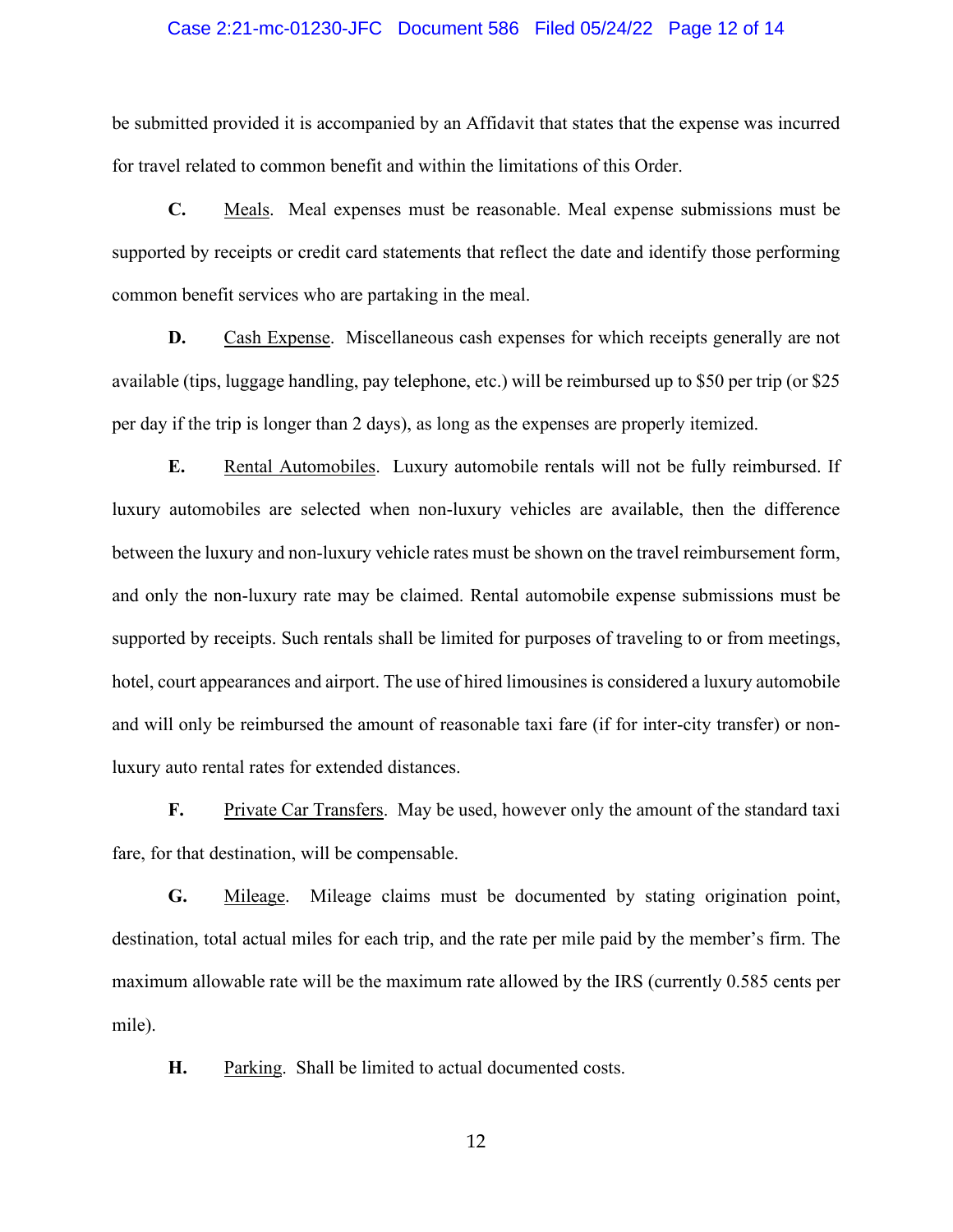#### **VIII. NON-TRAVEL LIMITATIONS**

**A.** Long Distance Telephone. Long-distance telephone charges for specific MDL 3014 related calls must be documented. Copies of the telephone bills must be submitted with notations as to which charges relate to this litigation.

**B.** Shipping, Courier, and Delivery Charges. All claimed expenses must be documented with bills showing the sender, origin of the package, recipient, and destination of the package.

**C.** Postage Charges. A contemporaneous postage log or other supporting documentation must be maintained and submitted. Postage charges are to be reported at actual cost.

**D.** Telefax Charges. Contemporaneous records should be maintained and submitted showing faxes sent and received. The per-fax charge shall not exceed \$1.00 per page.

**E.** In-House Photocopy. A contemporaneous photocopy log or other supporting documentation must be maintained and submitted. The maximum copy charge is  $25¢$  per page.

**F.** Secretarial and Clerical Overtime. An itemized description of the task and time spent must be submitted for secretarial and clerical overtime. All such overtime must be approved by the Time and Expense Sub-Committee or Co-Lead Counsel before submission.

**G.** Computer Research -Lexis/Westlaw. Claims for Lexis, Westlaw, and other computer legal research expenses should be in the exact amount charged to the firm for these research services. All such computer legal research must be related to an approved assignment by Co-Lead Counsel.